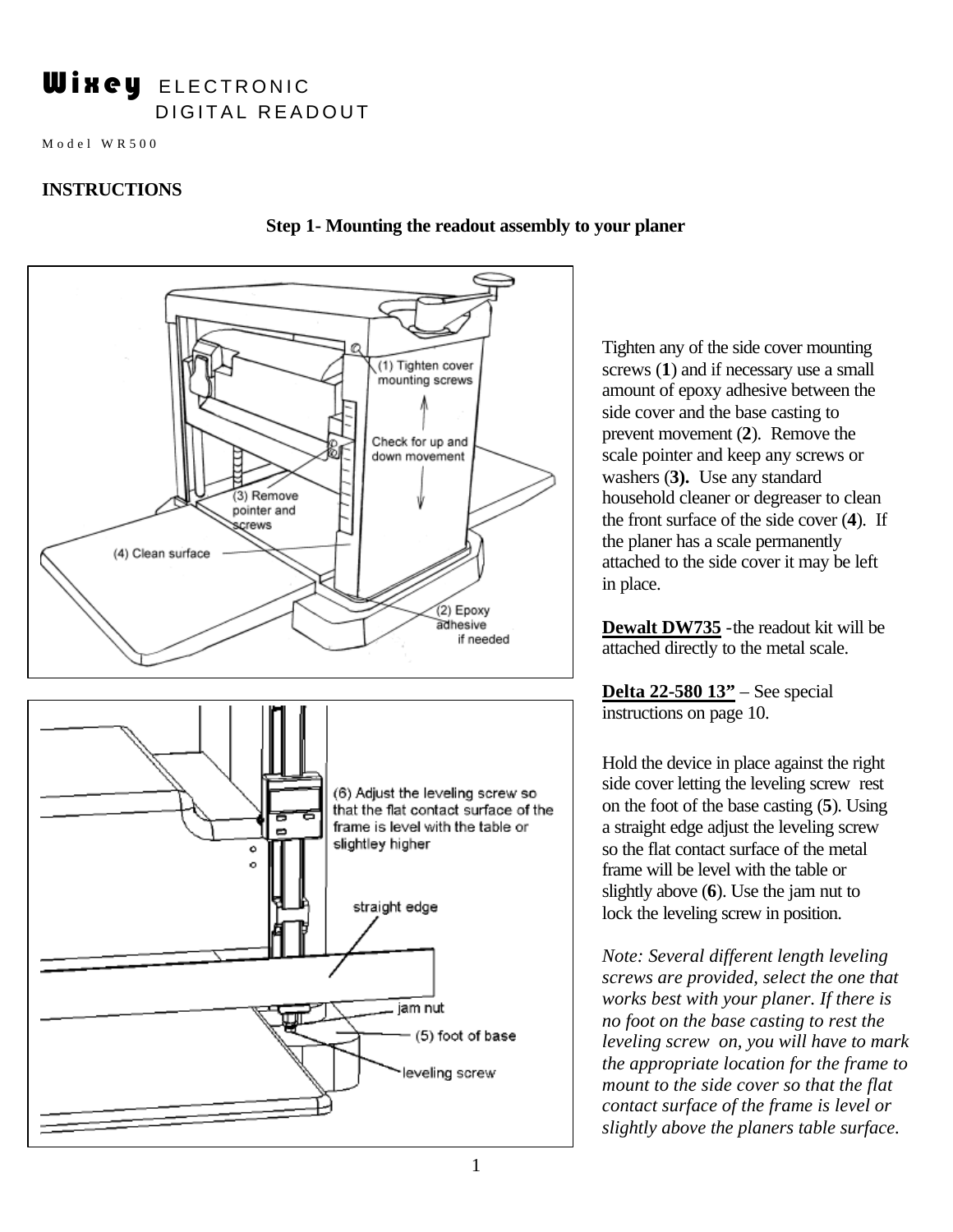

Peel the paper backing off the 2 foam tape adhesive strips that are attached to the back of the frame of your digital readout (**7**). Hold the frame a slight distance from the side cover so that the adhesive foam does not contact the cover until the frame is in the correct position. Carefully align the left edge of the frame with the edge of the planer side cover keeping the leveling screw in contact with the foot of the base casting (**8**).

*Note for* **Delta 22-580 13":** *the left side of the frame will be aligned with the scribed line explained on page 10*

Push the frame firmly against the front of the side cover. If the leveling screw is resting firmly on the foot of the base casting, the foam tape will permanently hold the device to the planer.



If the leveling screw does not firmly support the frame then screws (not provided) may be used to attach the frame to the side cover using the holes provided (**9**). Carefully slide the scale up and out of the bottom portion of the frame to expose the pre-drilled holes in the frame. Make sure that the end of the screws protruding through the side cover do not interfere with the up and down movement of the planers cutter head.

*Note: for* **Dewalt model DW735***: There is no side cover on this model. The frame can be attached directly to the steel scale. Since there is no base casting foot, screws will need to be used to attach the frame to the planers steel scale.*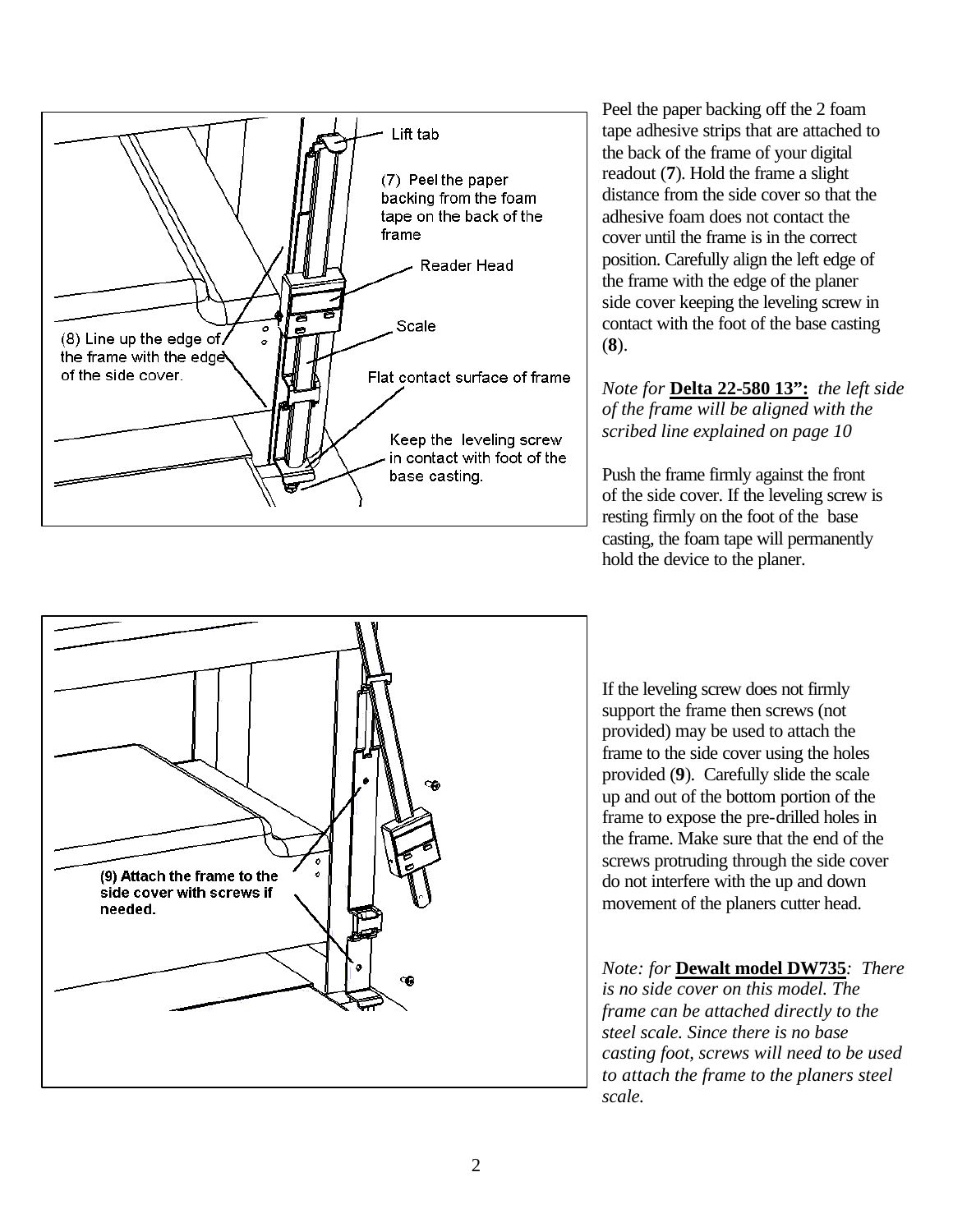## **Step 2- Attaching the mounting bracket**







Attach the mounting bracket to the front of the planer where the scale cursor was mounted using the cursor screws and washers you saved from the previous step and the double washer included in your kit. Do not fully tighten the screws so that the bracket assembly can have some movement (**10**). Position the lever so that the mounting screw can be assembled through the slot in the lever and into the readout (**11**).

> *Note: The mounting bracket will fit properly with many planers, however, if it does not fit yours, it may be necessary to carefully drill some holes in the front of you planer and attach the bracket using self tapping screws. On* **Delta model 22-580 13"** *the mounting bracket will attach to the adapter shown in the parts diagram at the bottom of page 10.*

If your planer has a preset depth stop, set the stop at one of the lowest positions  $(1/4$ " or  $1/2$ ") and lower the cutter head until it hits the stop. If your planer does not have a preset stop, lower it as far as it will go which should be 1/8". Slide the readout down the steel scale and using the top edge of the plastic readout case as a pointer, align the readout with the proper reference position printed on the steel scale (**12**). For instance if you lowered your planer to a preset position of  $\frac{1}{2}$ " set the readout at  $\frac{1}{2}$ ". If you lowered the planer as far as it could go set it at 1/8". First tighten the screw into the readout (**13**) and then fully tighten the cursor screws **(14)**.

# *Note: For some planer models including*  **Ridgid***, the lever will need to be repositioned as shown at the left.*

**Important: Lift the scale and make sure it travels up and down freely so that the spring keeps the bottom of the scale firmly in contact with the bottom of the frame . Raise and lower the cutter head to insure the readout travels smoothly up and down the steel scale without binding. If any binding occurs repeat the above steps.**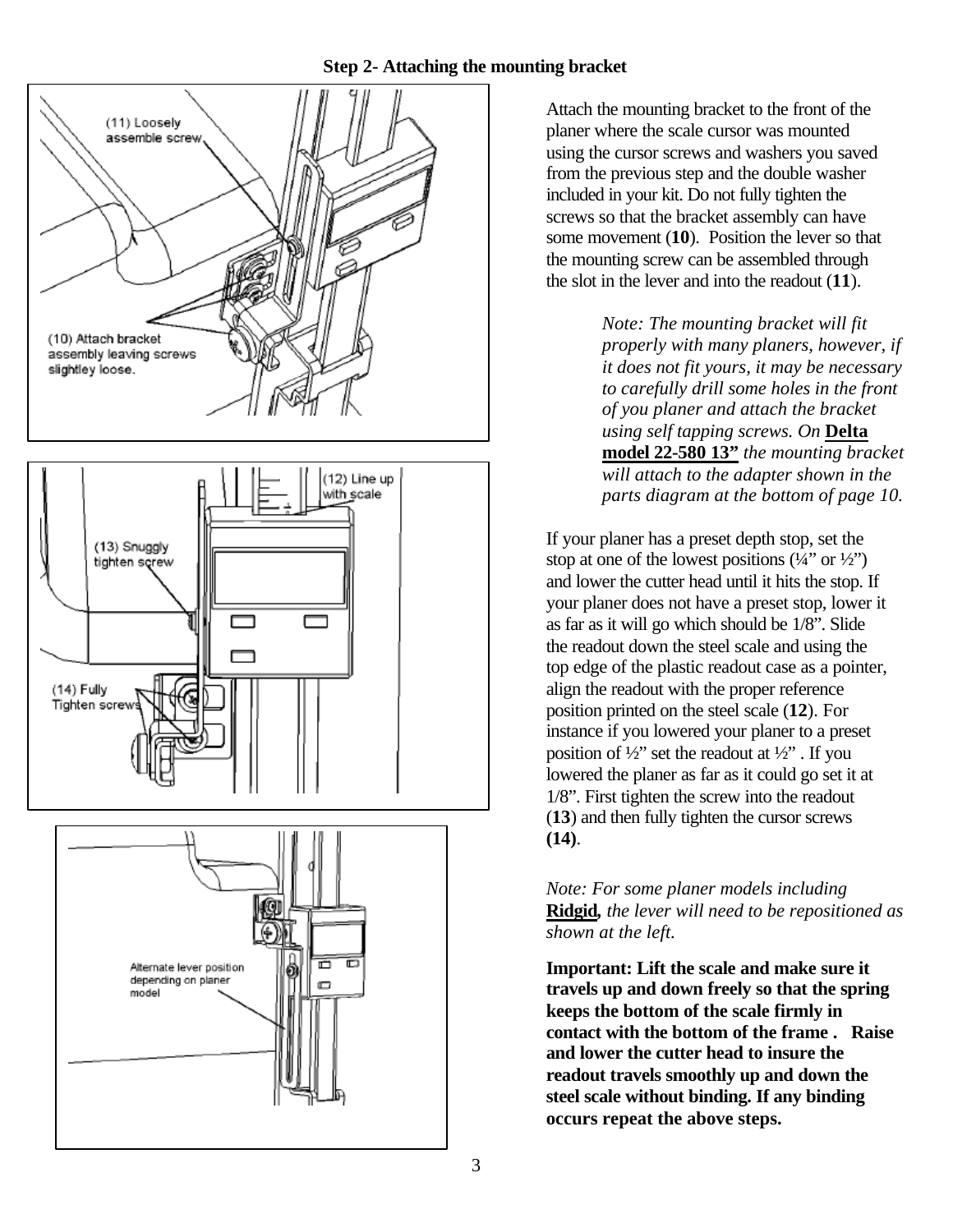



• **IN/MM**- Pushing this button switches the display mode for measuring *inches* or *millimeters*. The letters "in" or "mm" are displayed to the left of the reading. This button can be pushed at any time and any number of times to toggle back and forth between the different units (**15**). In the "in" mode, fractions are displayed to the right of the reading. The fractions displayed are using the least common denominator with the smallest fraction being 1/32". The fraction is combined with the whole number that is displayed to the left of the decimal point. For instance a reading of 2.375 3/8 is 2-3/8".



**ON/OFF—CAL**- Pushing this button momentarily turns the readout on or off. If the readout is in the ABS (absolute) measuring mode and this button is pushed and held for 3 seconds the absolute reading becomes zero at that point (**17**). This is used for calibrating the readout to your planer. The readout can be turned on and off or left off for long periods of time but the calibrated reading is always remembered.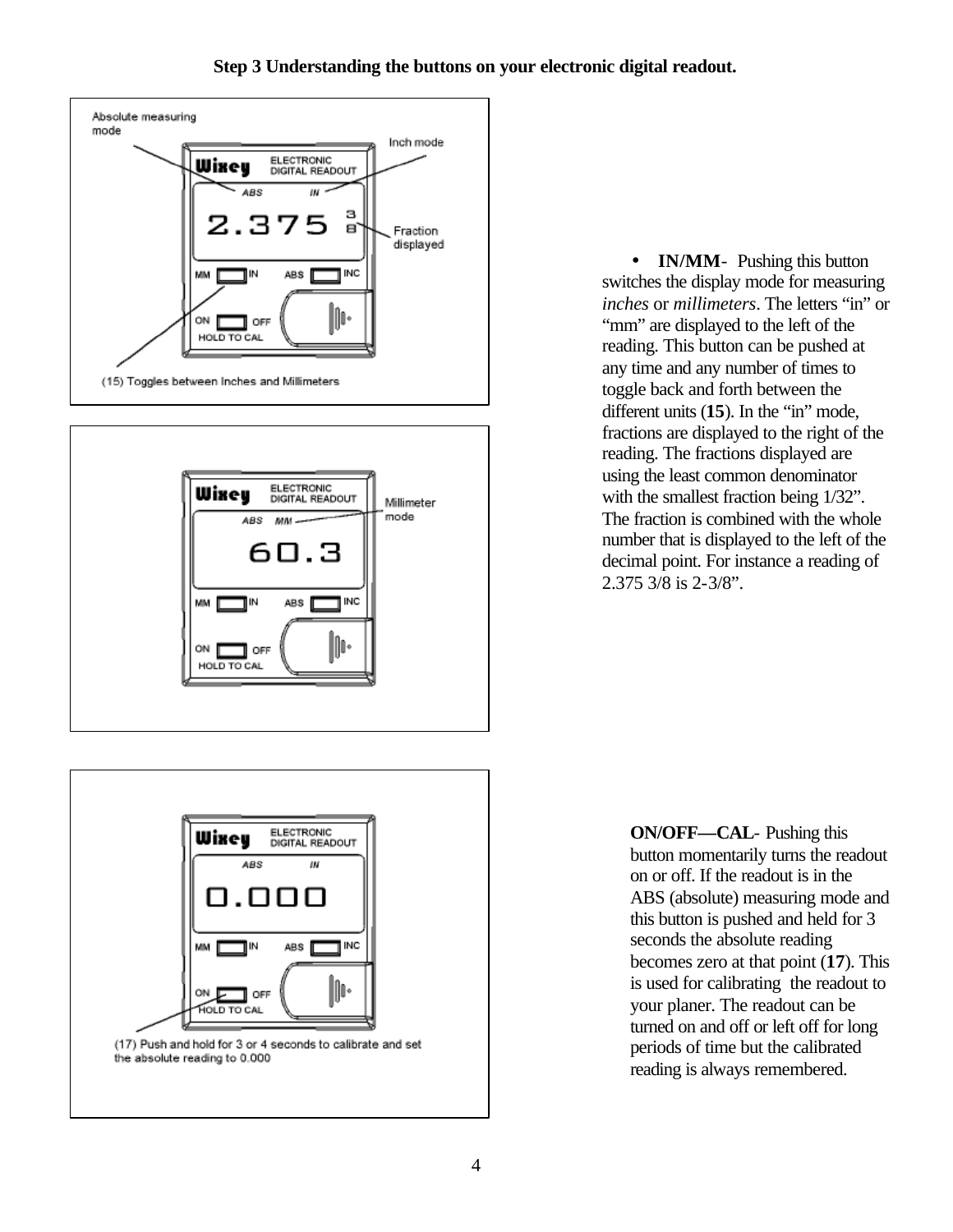

mode ELECTRONIC Wixey DIGITAL READOUT ABS IN з 8 INC ABS<sup>T</sup> MM IN. III: ON **D** OFF HOLD TO CAL Toggles back to Absolute and the dimension is remebered

• **INC/ABS**- This button switches the readout from ABS (absolute) to INC ( incremental) measuring mode (**16**). ABS (absolute) is the standard mode used and the letters "ABS" are displayed. When the planer has been properly calibrated the readout will display the actual distance from the bed of the planer to the tips of the planer blades. This will show the actual final thickness of a board that will come out of the back of the planer. When in INC (incremental) mode the letters "INC" are displayed. Anytime the INC button is pushed, the displayed reading will become 0.000in. or 0.00mm. If the button is pushed again the readout will revert back to the ABS mode and display the true calibrated absolute reading. The absolute reading is remembered at all times regardless of which buttons are pushed.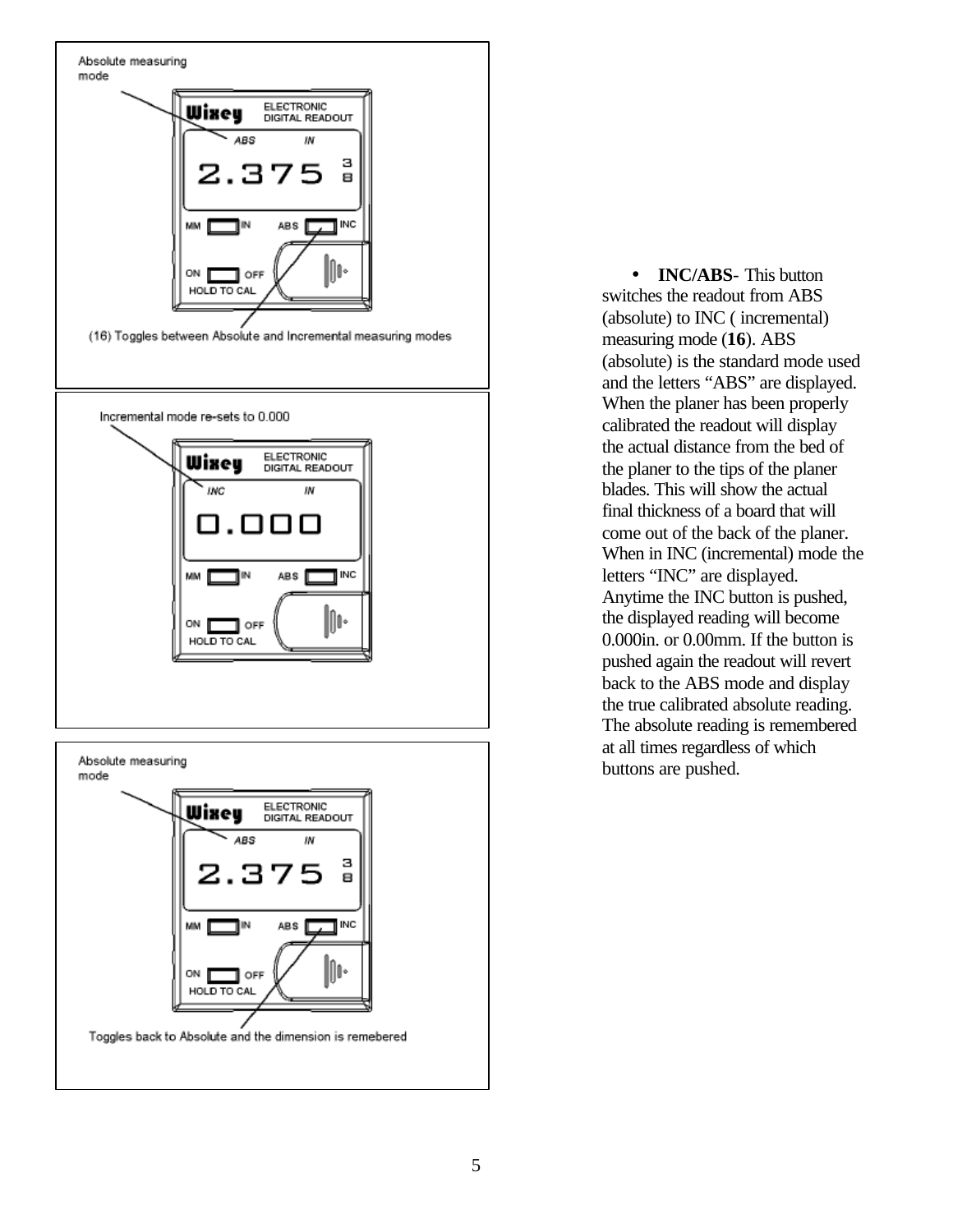





 Calibrating the readout will set the device to display the exact distance from the bed of the planer to the tips of the planer blades and show the actual final thickness of a board that will come out the back of the planer. Take a flat board and run it through the planer, make sure the planer is removing material from the top of the board (**18**). After the final pass through the planer turn it off and unplug it. Do not touch the height adjustment crank. If the planer has a head lock leave it locked.

 Turn on your digital readout and be sure it is in the ABS mode. It does not matter if the display mode is MM or IN. Lift up on the tab on top of the steel scale and slide the scale upward so that the piece of wood you just planed can fit between the bottom of the scale and the flat contact surface of the frame (**19**). Do not use the first 2 or 3 inches of the end of the board as this may contain a small amount of snipe that could effect the calibration.

Push the ON/OFF--CAL button and hold it for 3 or 4 seconds (**20**). The display will now read 0.000. Remove the board and allow the scale to come back down and contact the flat surface of the frame. The readout will now display a number. This number is the exact thickness of the board you just planed and your readout is now calibrated. It will always maintain this calibration and will not need re-calibrated unless the battery is removed or goes dead or the planer blades are changed or wear considerably.

*Note : Wood chips between the bottom of the scale and the frame or a board can throw off the readings.*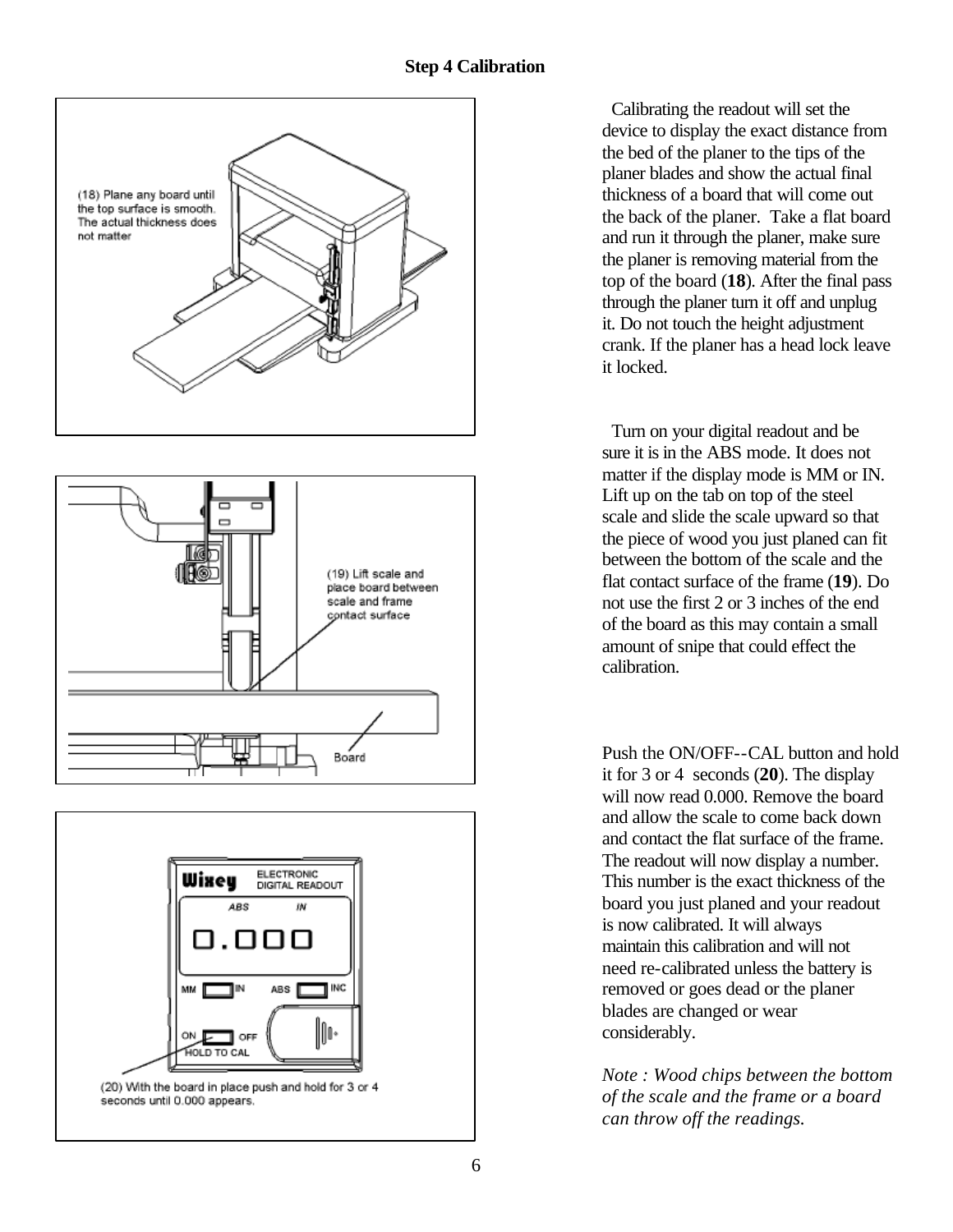### **Measuring the thickness of any board.**



Press the ABS/INC button until the INC appears above the displayed reading (**21**). The reading now will be 0.000 in or 0.00mm.

 Lift the tab on top of the steel scale and place the board to be measured between the bottom of the scale and the bottom of the frame (**22**).

The reading displayed is the thickness of the board (**23**). Remove the board. Pushing the ABS/INC button again puts the readout back in ABS mode and the calibration is maintained.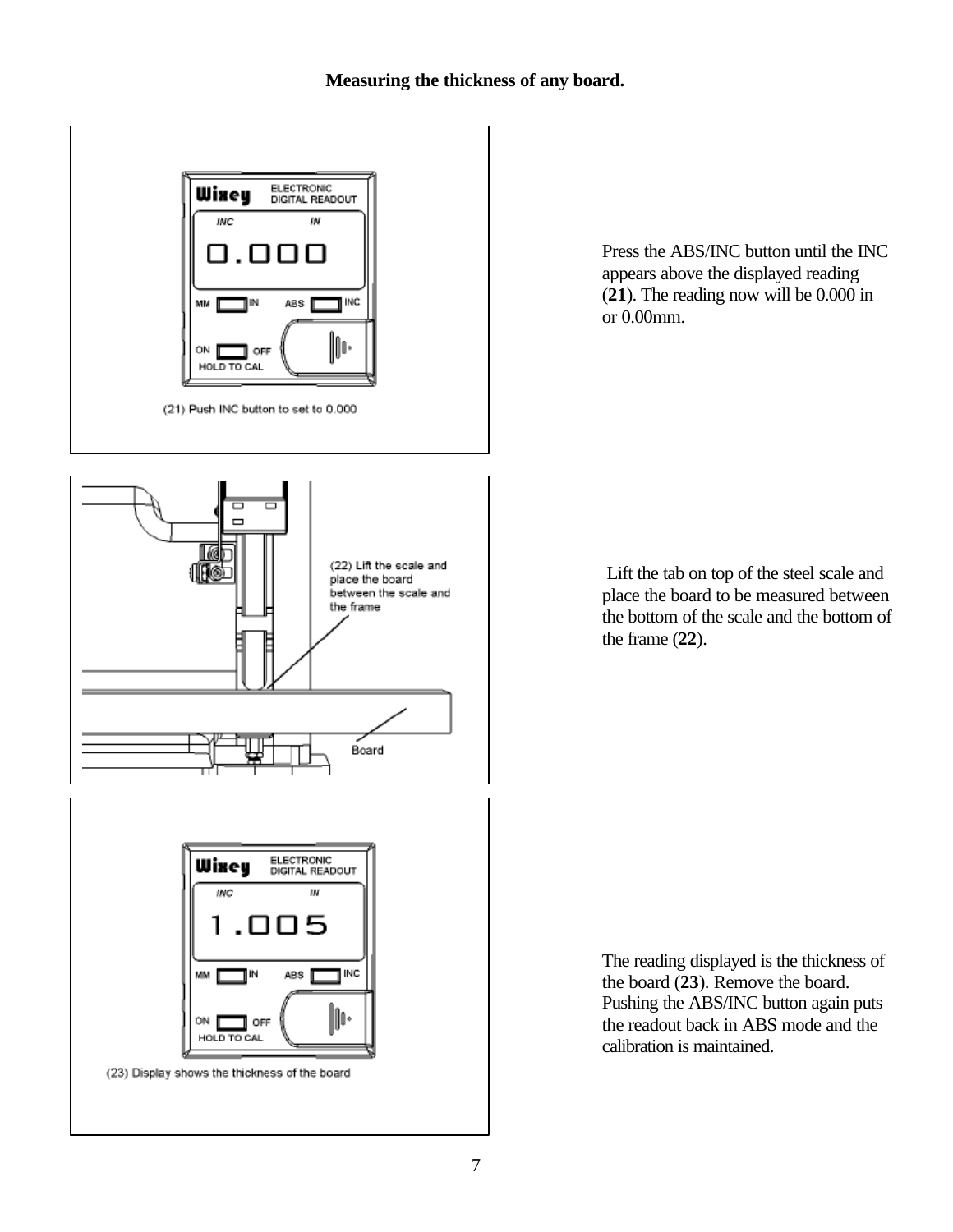### **Removing a precise amount of material from a board being planed.**



If you are in the process of planning wood and after repeated passes a point is reached where you want to remove a precise amount of material on the final pass, follow this procedure. After the next to the last pass do not touch the head or height adjustment crank (**24**).





 Press the ABS/INC button until the INC appears above the reading and the reading changes to 0.000 (**25**).

Unlock the headlock and crank down the cutter head until the display shows the amount of material you want to remove on the last pass (**26**). Lock the cutterhead lock and run the last pass. Pressing the ABS/INC button again takes the readout out of the INC mode and places it back in the ABS mode. The reading on the display will be the exact thickness of the board you have just planed and your planer's calibration is maintained.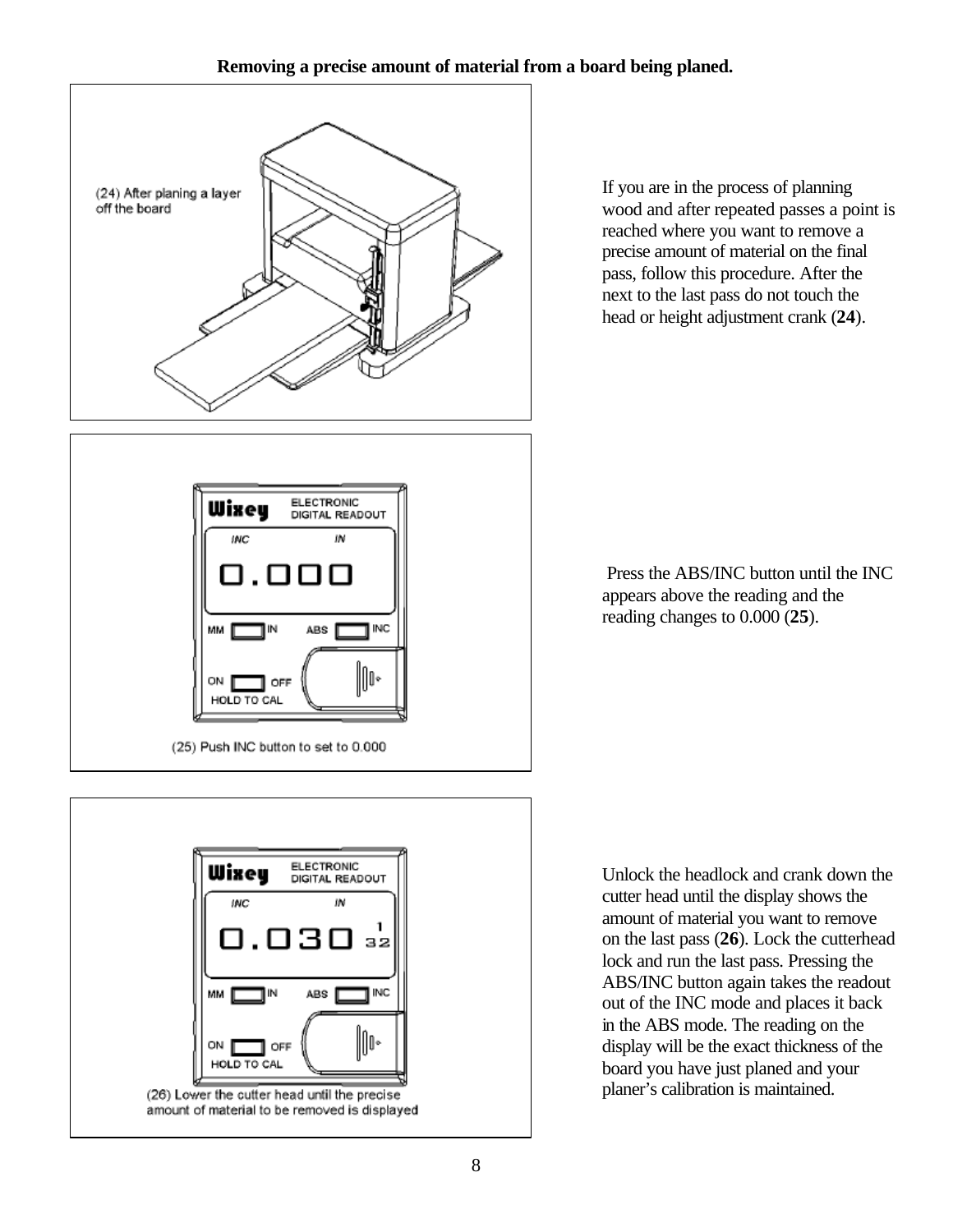## **Setting your cutter head to the height of a board of unknown thickness.**



If you have a board of unknown thickness and the cutter head of the planer is set at some random position use this procedure. Leave the readout in the ABS display mode. Lift the tab on the top of the steel scale and place the board of unknown thickness between the bottom of the scale and the bottom of the frame (**27**).

 While holding the board in place, crank the cutter head up or down until the reading on the display is 0.000 (**28**). Remove the board.

The cutter head is now set at exactly the height that will just skim the top surface of the wood if it is now fed through the planer (**29**). You could have also left the board under the scale and when the 0.000 position was reached continue to crank the cutter head down until some small value is displayed that would be the amount of material to be removed from that particular board.